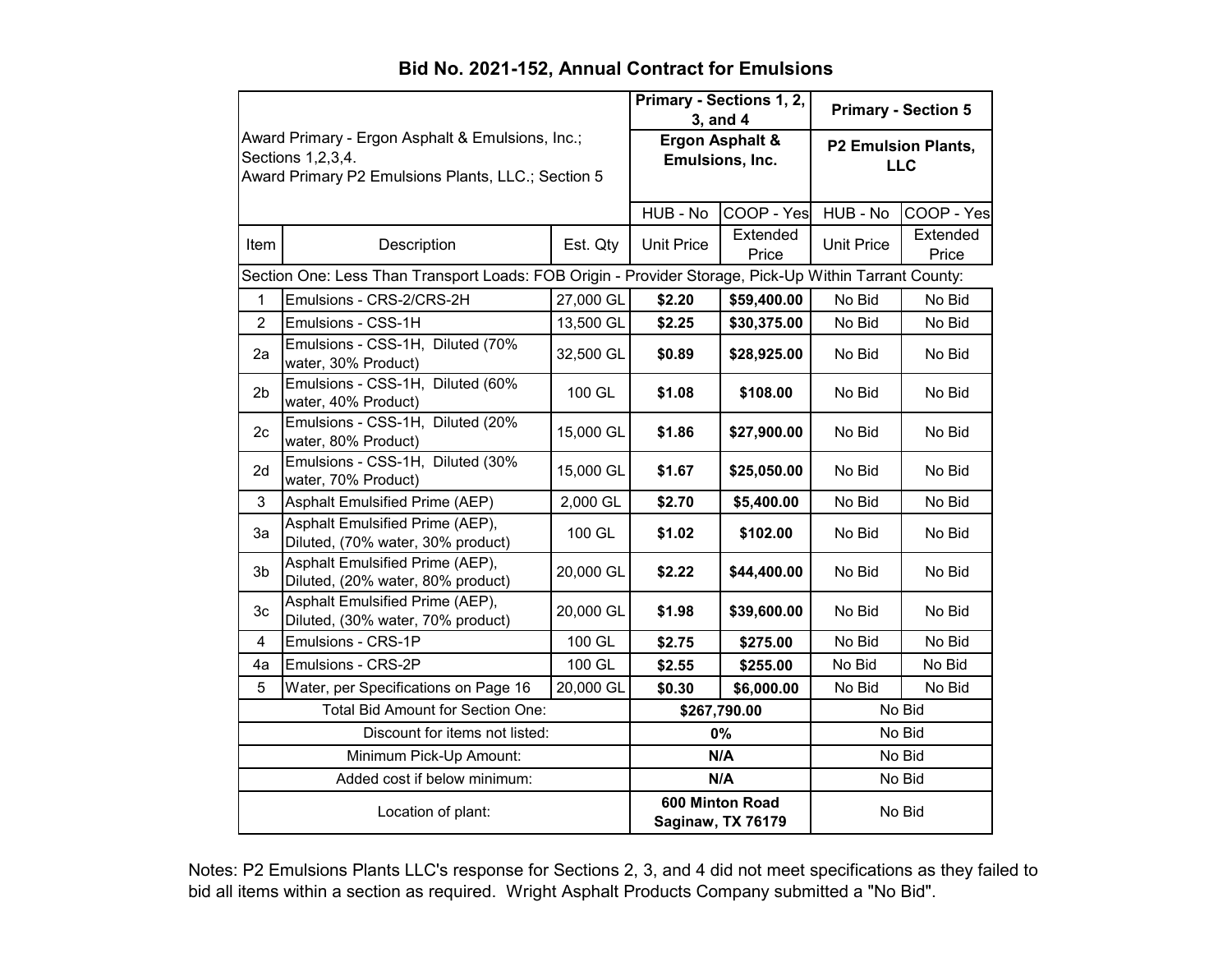|                                                                                                                                |                                                                                                          |           | Primary - Sections 1, 2,<br>3, and 4   |                   | <b>Primary - Section 5</b>               |                   |  |
|--------------------------------------------------------------------------------------------------------------------------------|----------------------------------------------------------------------------------------------------------|-----------|----------------------------------------|-------------------|------------------------------------------|-------------------|--|
| Award Primary - Ergon Asphalt & Emulsions, Inc.;<br>Sections 1, 2, 3, 4.<br>Award Primary P2 Emulsions Plants, LLC.; Section 5 |                                                                                                          |           | Ergon Asphalt &<br>Emulsions, Inc.     |                   | <b>P2 Emulsion Plants,</b><br><b>LLC</b> |                   |  |
|                                                                                                                                |                                                                                                          |           | HUB - No                               | COOP - Yes        | HUB - No                                 | COOP - Yes        |  |
| Item                                                                                                                           | Description                                                                                              | Est. Qty  | <b>Unit Price</b>                      | Extended<br>Price | <b>Unit Price</b>                        | Extended<br>Price |  |
| Section One: Less Than Transport Loads: FOB Origin - Provider Storage, Pick-Up Within Tarrant County:                          |                                                                                                          |           |                                        |                   |                                          |                   |  |
| Loading Hours:                                                                                                                 |                                                                                                          |           | 8a-5p M-F; after hours<br>upon request |                   | No Bid                                   |                   |  |
|                                                                                                                                | Pump Charges:                                                                                            |           | N/A                                    |                   | No Bid                                   |                   |  |
|                                                                                                                                | Demurrage Charge:                                                                                        |           | N/A                                    |                   | No Bid                                   |                   |  |
|                                                                                                                                | Section Two: Less Than Transport Loads: FOB Origin - Provider Storage, Pick-Up Within 125 Mile Radius of |           |                                        |                   |                                          |                   |  |
| 1                                                                                                                              | <b>Tarrant County</b><br>Emulsions - CRS-2/CRS-2H                                                        | 100 GL    | \$2.20                                 | \$220.00          | \$2.74                                   | \$274.00          |  |
| $\overline{2}$                                                                                                                 | Emulsions - CSS-1H                                                                                       | 100 GL    | \$2.25                                 | \$225.00          | \$2.44                                   | \$244.00          |  |
| 2a                                                                                                                             | Emulsions - CSS-1H, Diluted (70%<br>water, 30% Product)                                                  | 100 GL    | \$0.89                                 | \$89.00           | No Bid                                   | No Bid            |  |
| 2 <sub>b</sub>                                                                                                                 | Emulsions - CSS-1H, Diluted (60%<br>water, 40% Product)                                                  | 100 GL    | \$1.08                                 | \$108.00          | No Bid                                   | No Bid            |  |
| 2 <sub>c</sub>                                                                                                                 | Emulsions - CSS-1H, Diluted (20%<br>water, 80% Product)                                                  | 15,000 GL | \$1.86                                 | \$27,900.00       | No Bid                                   | No Bid            |  |
| 2d                                                                                                                             | Emulsions - CSS-1H, Diluted (30%<br>water, 70% Product)                                                  | 15,000 GL | \$1.67                                 | \$25,050.00       | No Bid                                   | No Bid            |  |
| 3                                                                                                                              | Asphalt Emulsified Prime (AEP)                                                                           | 100 GL    | \$2.70                                 | \$270.00          | \$1.79                                   | \$179.00          |  |
| 3a                                                                                                                             | Asphalt Emulsified Prime (AEP),<br>Diluted, (70% water, 30% product)                                     | 100 GL    | \$1.02                                 | \$102.00          | No Bid                                   | No Bid            |  |
| 3 <sub>b</sub>                                                                                                                 | Asphalt Emulsified Prime (AEP),<br>Diluted, (20% water, 80% product)                                     | 20,000 GL | \$2.22                                 | \$44,400.00       | No Bid                                   | No Bid            |  |
| 3c                                                                                                                             | Asphalt Emulsified Prime (AEP),<br>Diluted, (30% water, 70% product)                                     | 20,000 GL | \$1.98                                 | \$39,600.00       | No Bid                                   | No Bid            |  |
| $\overline{\mathbf{4}}$                                                                                                        | Emulsions - CRS-1P                                                                                       | 100 GL    | $$2.75*$                               | \$275.00          | No Bid                                   | No Bid            |  |
| 4a                                                                                                                             | Emulsions - CRS-2P                                                                                       | 100 GL    | \$2.55                                 | \$255.00          | No Bid                                   | No Bid            |  |
| 5                                                                                                                              | Water, per Specifications on Page 16                                                                     | 20,000 GL | \$0.30                                 | \$6,000.00        | No Bid                                   | No Bid            |  |
| Total Bid Amount for Section Two:                                                                                              |                                                                                                          |           | \$144,494.00                           |                   | \$697.00                                 |                   |  |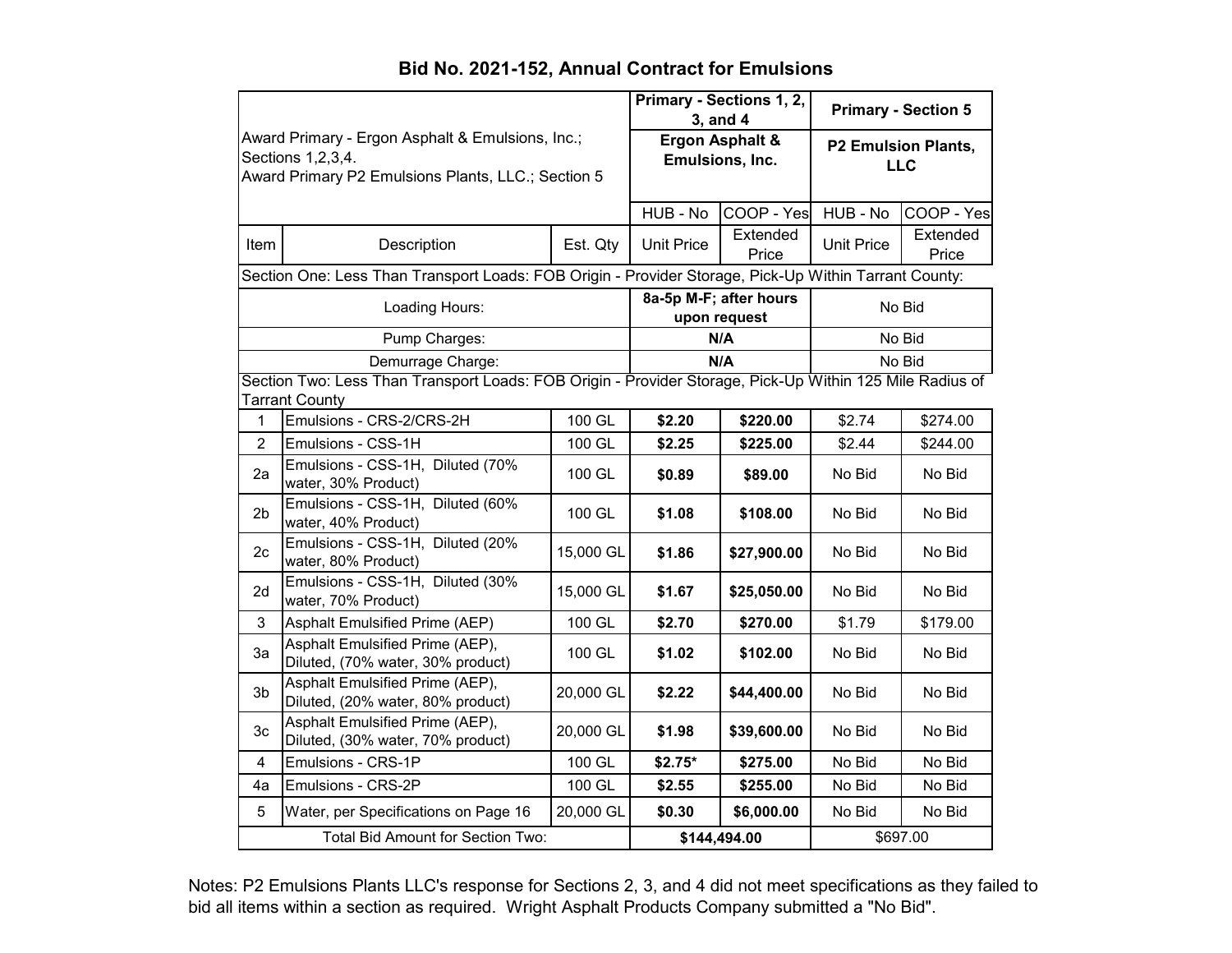#### HUB - No COOP - Yes HUB - No COOP - Yes Item | Description | Est. Qty | Unit Price | Extended Extended Unit Price Extended<br>Price Price Price **Ergon Asphalt & Emulsions, Inc. P2 Emulsion Plants, LLC Primary - Sections 1, 2, 3, and 4 Primary - Section 5** Award Primary - Ergon Asphalt & Emulsions, Inc.; Sections 1,2,3,4. Award Primary P2 Emulsions Plants, LLC.; Section 5 1 Emulsions - CRS-2/CRS-2H 100 GL **\$2.35 \$235.00** \$2.99 \$299.00 2 Emulsions -CSS-1H 100 GL **\$2.40 \$240.00** \$2.69 \$269.00 2a Emulsions - CSS-1H, Diluted (70% water, 30% product) 100 GL **\$1.04 \$104.00** No Bid No Bid 2b Emulsions - CSS-1H, Diluted (60% water, 40% product) 100 GL **\$1.23 \$123.00** No Bid No Bid 3 Asphalt Emulsified Prime (AEP) 100 GL **\$2.85 \$285.00** \$2.04 \$204.00 3a Asphalt Emulsified Prime (AEP), Diluted (70% water, 30% product) 100 GL **\$1.17 \$117.00** No Bid No Bid 3b Asphalt Emulsified Prime (AEP), Diluted (60% water, 40% product) 100 GL **\$1.41 \$141.00** No Bid No Bid 4 Emulsions - CRS-1P 100 GL **\$2.94 \$294.00** No Bid No Bid 4a Emulsions - CRS-2P 100 GL **\$2.70 \$270.00** No Bid No Bid 5 Water, per specifications on Page 16 100 GL **\$0.30 \$30.00** No Bid No Bid Total Bid Amount for Section Three: Discount for items not listed: Minimum Pick-Up Amount: Added cost if below minimum: Location of plant: Loading Hours: Pump Charges: **\$1,839.00** \$772.00 Section Three: Tank Transport Loads Delivered: FOB Origin - Within Tarrant County Demurrage Charge: **4648 Western Way Temple, TX 76504** 516 S McLennan Loop, Elm Mott, TX 76640 **N/A** N/A Section Two: Less Than Transport Loads: FOB Origin - Provider Storage, Pick-Up Within 125 Mile Radius of Tarrant County **0%** 0% **N/A** 5 Gallon \$80.00/hr after 2 hours **8a-5p M-F; after hours upon request** 6a-5p M-F **N/A \$80.00 per load N/A**

#### **Bid No. 2021-152, Annual Contract for Emulsions**

Notes: P2 Emulsions Plants LLC's response for Sections 2, 3, and 4 did not meet specifications as they failed to bid all items within a section as required. Wright Asphalt Products Company submitted a "No Bid".

**0%** 0%

Discount for items not listed: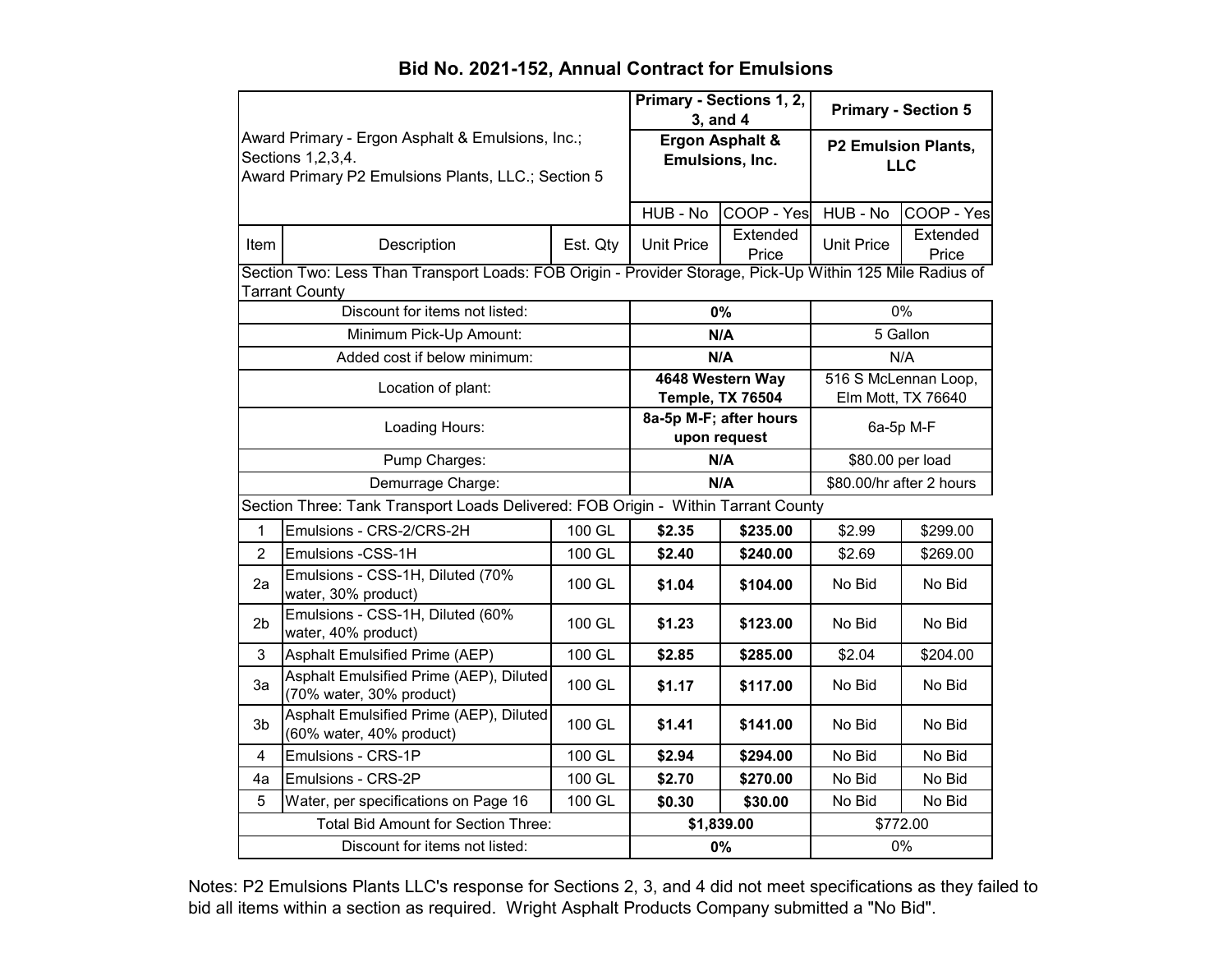|                                                                                                                                |                                                                                   | Primary - Sections 1, 2,<br>3, and 4 |                                        | <b>Primary - Section 5</b>               |                                            |                   |  |
|--------------------------------------------------------------------------------------------------------------------------------|-----------------------------------------------------------------------------------|--------------------------------------|----------------------------------------|------------------------------------------|--------------------------------------------|-------------------|--|
| Award Primary - Ergon Asphalt & Emulsions, Inc.;<br>Sections 1, 2, 3, 4.<br>Award Primary P2 Emulsions Plants, LLC.; Section 5 |                                                                                   | Ergon Asphalt &<br>Emulsions, Inc.   |                                        | <b>P2 Emulsion Plants,</b><br><b>LLC</b> |                                            |                   |  |
|                                                                                                                                |                                                                                   |                                      | HUB - No                               | COOP - Yes                               | HUB - No                                   | COOP - Yes        |  |
| Item                                                                                                                           | Description                                                                       | Est. Qty                             | <b>Unit Price</b>                      | Extended<br>Price                        | <b>Unit Price</b>                          | Extended<br>Price |  |
|                                                                                                                                | Section Three: Tank Transport Loads Delivered: FOB Origin - Within Tarrant County |                                      |                                        |                                          |                                            |                   |  |
|                                                                                                                                | Minimum Pick-Up Amount:                                                           |                                      | <b>5,500 Gallon</b>                    |                                          | 5,000 Gallon                               |                   |  |
| Added cost if below minimum:                                                                                                   |                                                                                   |                                      | N/A                                    |                                          | \$0.25 per gallon                          |                   |  |
| Location of plant:                                                                                                             |                                                                                   |                                      | 600 Minton Road<br>Saginaw, TX 76179   |                                          | 516 S McLennan Loop,<br>Elm Mott, TX 76640 |                   |  |
| Loading Hours:                                                                                                                 |                                                                                   |                                      | 8a-5p M-F; after hours<br>upon request |                                          | 6a-5p M-F                                  |                   |  |
| Pump Charges:                                                                                                                  |                                                                                   |                                      | \$90.00 per load                       |                                          | \$80.00 per load                           |                   |  |
| Demurrage Charge:                                                                                                              |                                                                                   |                                      | \$90.00/hr after 2 hours               |                                          | \$80.00/hr after 2 hours                   |                   |  |
| Section Four: Less Than Tank Transport Loads Delivered: FOB Origin - Within Tarrant County                                     |                                                                                   |                                      |                                        |                                          |                                            |                   |  |
| 1                                                                                                                              | Emulsions - CRS-2/CRS-2H                                                          | 100 GL                               | \$2.35                                 | \$235.00                                 | \$2.99                                     | \$299.00          |  |
| $\overline{2}$                                                                                                                 | Emulsions -CSS-1H                                                                 | 100 GL                               | \$2.40                                 | \$240.00                                 | \$2.69                                     | \$269.00          |  |
| 2a                                                                                                                             | Emulsions - CSS-1H, Diluted (70%<br>water, 30% product)                           | 100 GL                               | \$1.04                                 | \$104.00                                 | No Bid                                     | No Bid            |  |
| 2 <sub>b</sub>                                                                                                                 | Emulsions - CSS-1H, Diluted (60%<br>water, 40% product)                           | 100 GL                               | \$1.23                                 | \$123.00                                 | No Bid                                     | No Bid            |  |
| $\overline{3}$                                                                                                                 | <b>Asphalt Emulsified Prime (AEP)</b>                                             | 100 GL                               | \$2.85                                 | \$285.00                                 | \$2.04                                     | \$204.00          |  |
| 3a                                                                                                                             | Asphalt Emulsified Prime (AEP),<br>Diluted (70% water, 30% product)               | 100 GL                               | \$1.17                                 | \$117.00                                 | No Bid                                     | No Bid            |  |
| 3 <sub>b</sub>                                                                                                                 | Asphalt Emulsified Prime (AEP),<br>Diluted (60% water, 40% product)               | 100 GL                               | \$1.41                                 | \$141.00                                 | No Bid                                     | No Bid            |  |
| $\overline{4}$                                                                                                                 | Emulsions - CRS-1P                                                                | 100 GL                               | \$2.94                                 | \$294.00                                 | No Bid                                     | No Bid            |  |
| 4a                                                                                                                             | Emulsions - CRS-2P                                                                | 100 GL                               | \$2.70                                 | \$270.00                                 | No Bid                                     | No Bid            |  |
| 5                                                                                                                              | Water, Per Specifications on Page 16                                              | 100 GL                               | \$0.30                                 | \$30.00                                  | No Bid                                     | No Bid            |  |
| <b>Total Bid Amount for Section Four:</b>                                                                                      |                                                                                   | \$1,839.00                           |                                        | \$772.00                                 |                                            |                   |  |
| Discount for items not listed:                                                                                                 |                                                                                   |                                      | 0%                                     |                                          | 0%                                         |                   |  |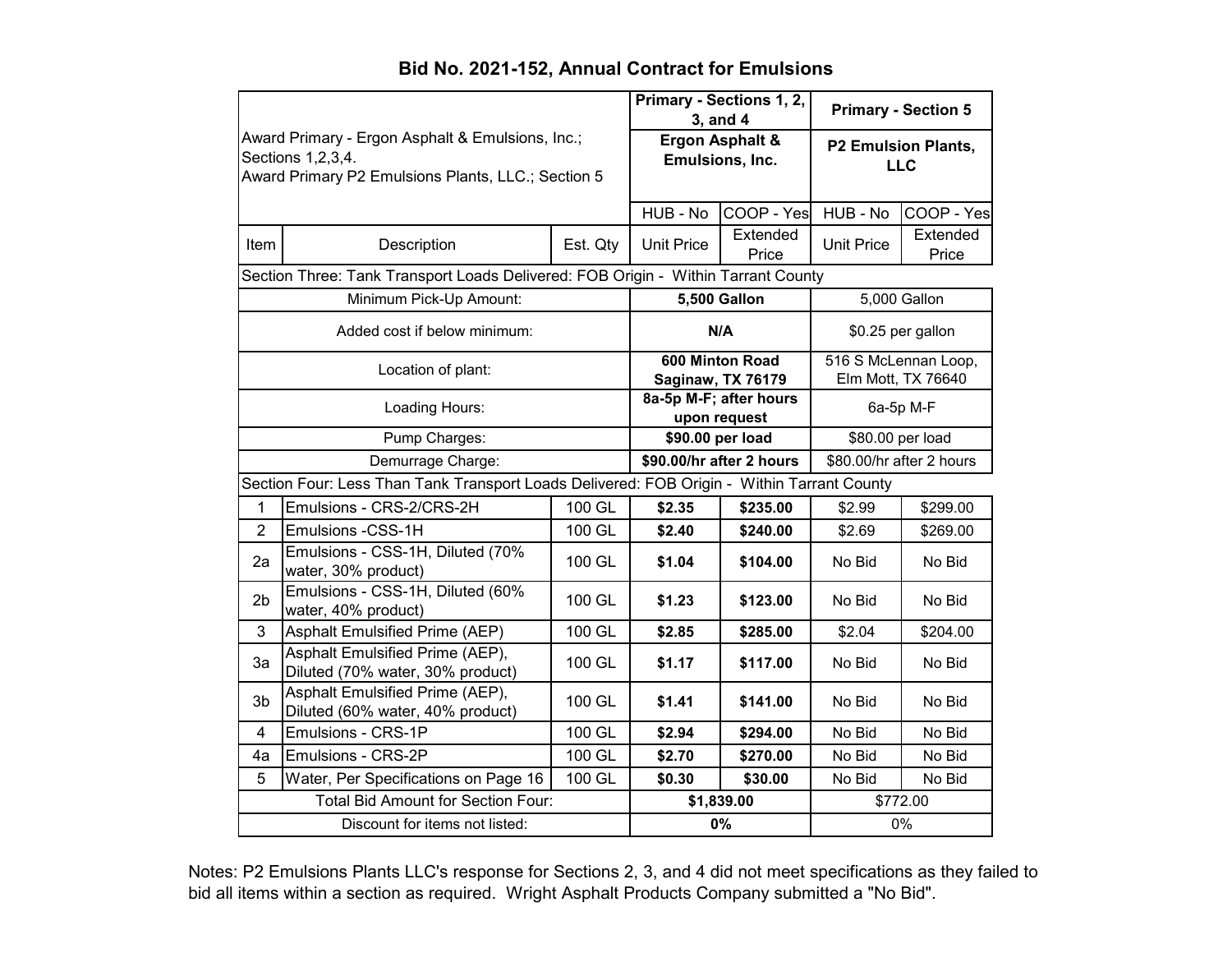#### HUB - No COOP - Yes HUB - No COOP - Yes Item | Description | Est. Qty | Unit Price | Extended Extended Unit Price Extended<br>Price Price Price **Ergon Asphalt & Emulsions, Inc. P2 Emulsion Plants, LLC Primary - Sections 1, 2, 3, and 4 Primary - Section 5** Award Primary - Ergon Asphalt & Emulsions, Inc.; Sections 1,2,3,4. Award Primary P2 Emulsions Plants, LLC.; Section 5 Pump Charges: Demurrage Charge: Minimum Pick-Up Amount: Added cost if below minimum: Location of plant: Loading Hours: **8a-5p M-F; after hours upon request** 6a-5p M-F \$80.00 per load **\$90.00/hr after 2 hours N/A**  $\qquad$  \$0.25 per gallon **600 Minton Road Saginaw, TX 76179** 516 S McLennan Loop, Elm Mott, TX 76640 **\$90.00 per load** Section Four: Less Than Tank Transport Loads Delivered: FOB Origin - Within Tarrant County **5,500 Gallons**  $\qquad$  5,000 Gallon

#### **Bid No. 2021-152, Annual Contract for Emulsions**

1 P2 Prime Lucky 7-RTU 100 GL No Bid No Bid **\$1.20 \$120.00** 2 P2 Tack 41 RTU 100 GL No Bid No Bid **\$1.65 \$165.00** 3 P2 Prime 11 Concentrate 100 GL No Bid No Bid **\$1.99 \$199.00** 4 P2 Stabilizer 100 GL No Bid No Bid **\$2.44 \$244.00** 5 P2 Rejuvenator 100 GL No Bid No Bid **\$2.44 \$244.00** 6 CWE-2 100 GL No Bid No Bid **\$2.74 \$274.00** 7 CWP (Cold Weather Patch) 100 GL No Bid No Bid **\$2.74 \$274.00** 8 ROC (Road Over Coat) | 100 GL | No Bid | No Bid | \$2.57 | \$257.00 Total Bid Amount for Section Five: Discount for items not listed: Minimum Pick-Up Amount: Added cost if below minimum: Location of plant: \$80.00/hr after 2 hours N/A **\$0.25/gallon \$1,777.00** N/A **0%** Section Five: Product; Less Than Tank Transport Loads : FOB Plant N/A **516 S. McLennan Loop Elm Mott, TX**  N/A **5000 Gallon** No Bid